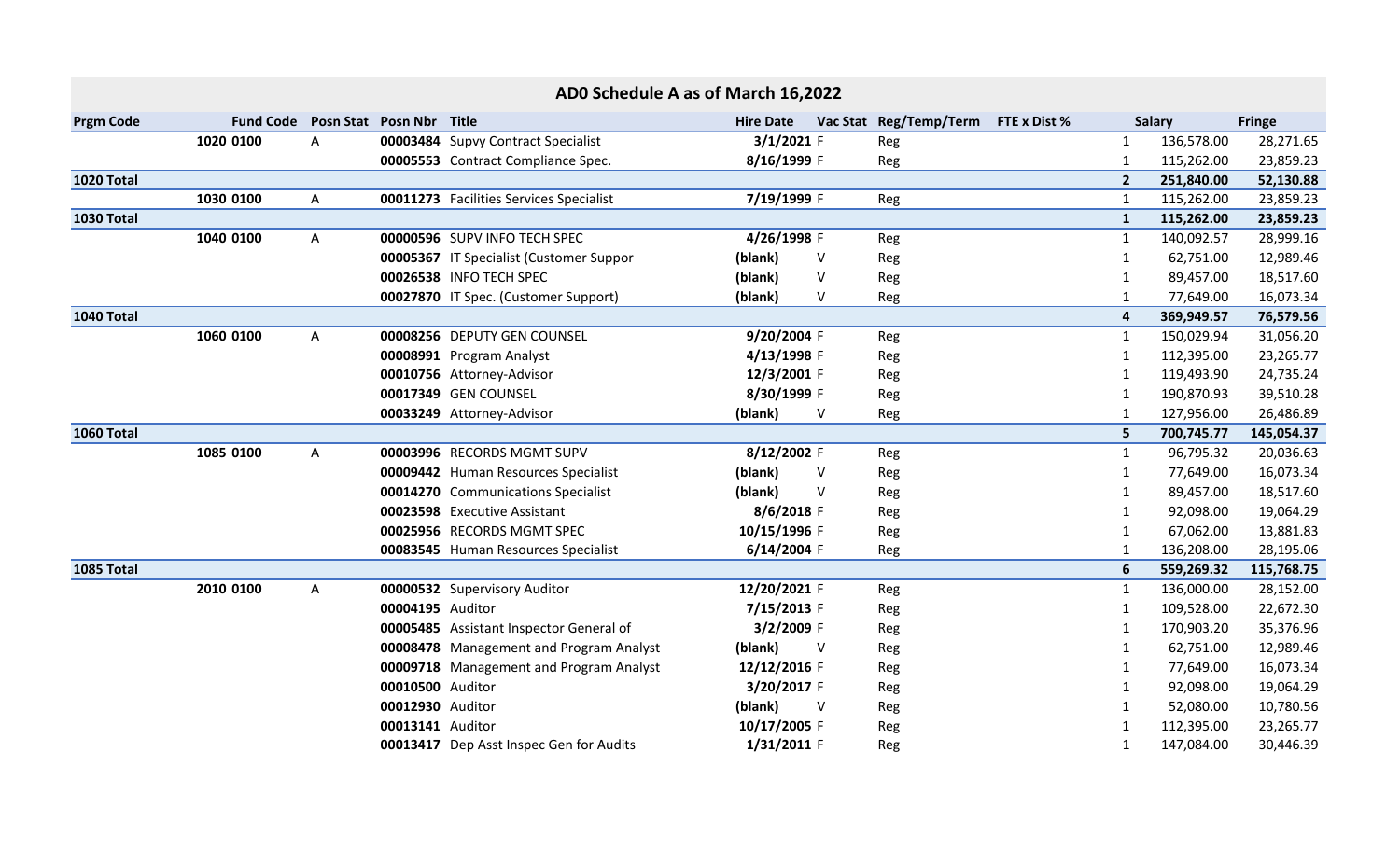|                   |           |   | 00013599 Auditor |                                         | 4/22/2002 F       | Reg  | 1            | 132,821.00   | 27,493.95  |
|-------------------|-----------|---|------------------|-----------------------------------------|-------------------|------|--------------|--------------|------------|
|                   |           |   | 00015790 Auditor |                                         | (blank)<br>-V     | Reg  | 1            | 89,457.00    | 18,517.60  |
|                   |           |   |                  | 00016866 Staff Assistant                | 7/9/1996 F        | Reg  | 1            | 80,900.00    | 16,746.30  |
|                   |           |   |                  | 00019242 Management & Program Analyst   | 1/5/2009 F        | Reg  | 1            | 103,793.00   | 21,485.15  |
|                   |           |   | 00023036 Auditor |                                         | 6/13/2005 F       | Reg  | 1            | 126,049.00   | 26,092.14  |
|                   |           |   |                  | 00025841 Supervisory Auditor            | 1/31/2022 F       | Reg  | 1            | 131,000.00   | 27,117.00  |
|                   |           |   | 00027370 Auditor |                                         | 4/9/2012 F        | Reg  |              | 63,733.00    | 13,192.73  |
|                   |           |   | 00033921 Auditor |                                         | (blank)<br>$\vee$ | Reg  | 1            | 77,649.00    | 16,073.34  |
|                   |           |   |                  | 00033926 Management and Program Analyst | 1/28/2013 F       | Reg  | 1            | 87,281.00    | 18,067.17  |
|                   |           |   |                  | 00034880 Writer-Editor                  | (blank)<br>V      | Reg  | 1            | 77,649.00    | 16,073.34  |
|                   |           |   |                  | 00045252 Supervisory Auditor            | (blank)<br>V      | Reg  |              | 132,000.00   | 27,324.00  |
|                   |           |   |                  | 00045270 Management and Program Analyst | 9/17/2018 F       | Reg  | 1            | 77,649.00    | 16,073.34  |
|                   |           |   | 00045291 Auditor |                                         | 10/3/2016 F       | Reg  | $\mathbf{1}$ | 84,873.00    | 17,568.71  |
| 2010 Total        |           |   |                  |                                         |                   |      | 22           | 2,225,342.20 | 460,645.84 |
|                   | 2030 0100 | A |                  | 00009314 Management and Program Analyst | 9/28/2020 F       | Reg  | 1            | 64,768.00    | 13,406.98  |
|                   |           |   |                  | 00010648 MGMT ANALYST                   | 11/21/2011 F      | Reg  | 1            | 103,793.00   | 21,485.15  |
|                   |           |   |                  | 00013074 DEPUTY ASST INSPECTOR          | 11/28/2016 F      | Reg  | 1            | 149,478.07   | 30,941.96  |
|                   |           |   |                  | 00019292 Management & Program Analyst   | 2/6/2017 F        | Reg  |              | 95,192.00    | 19,704.74  |
|                   |           |   |                  | 00019728 Deputy Inspector General       | 3/6/2006 F        | Reg  | 1            | 179,159.87   | 37,086.09  |
|                   |           |   |                  | 00021045 Management and Program Analyst | (blank)<br>V      | Reg  | 1            | 62,751.00    | 12,989.46  |
|                   |           |   |                  | 00027934 Management and Program Analyst | 7/22/2019 F       | Reg  | 1            | 77,649.00    | 16,073.34  |
|                   |           |   |                  | 00027935 Management and Program Analyst | (blank)<br>V      | Reg  | $\mathbf{1}$ | 62,751.00    | 12,989.46  |
|                   |           |   |                  | 00027937 Management and Program Analyst | 9/3/2019 F        | Reg  | 1            | 77,649.00    | 16,073.34  |
|                   |           |   |                  | 00027940 Management and Program Analyst | (blank)<br>V      | Reg  | 1            | 62,751.00    | 12,989.46  |
| <b>2030 Total</b> |           |   |                  |                                         |                   |      | 10           | 935,941.94   | 193,739.98 |
|                   | 3001 0100 | A |                  | 00002143 Deputy Inspector General       | 1/26/2015 F       | Reg  | $\mathbf{1}$ | 193,503.38   | 40,055.20  |
|                   |           |   |                  | 00015872 Deputy Inspector General for B | 3/9/2015 F        | Reg  | 1            | 180,354.25   | 37,333.33  |
|                   |           |   |                  | 00016482 Special Projects Coordinator   | (blank)<br>V      | Reg  | 1            | 77,649.00    | 16,073.34  |
|                   |           |   |                  | 00027927 INSPECTOR GEN                  | 11/16/2014 F      | Term |              | 222,489.07   | 46,055.24  |
|                   |           |   |                  | 00027942 Deputy Inspector General for E | $1/12/2015$ F     | Reg  |              | 184,288.60   | 38,147.74  |
| <b>3001 Total</b> |           |   |                  |                                         |                   |      | 5            | 858,284.30   | 177,664.85 |
|                   | 3010 0100 | A |                  | 00000381 CRIMINAL INVEST                | 3/16/2020 F       | Reg  | $\mathbf{1}$ | 92,324.00    | 19,111.07  |
|                   |           |   |                  | 00001460 CRIMINAL INVEST                | 8/23/2019 F       | Reg  | 1            | 95,192.00    | 19,704.74  |
|                   |           |   |                  | 00001609 Criminal Investigator          | 11/22/2021 F      | Reg  | 1            | 82,465.00    | 17,070.26  |
|                   |           |   |                  | 00002455 CRIMINAL INVEST                | 11/24/2008 F      | Reg  | 1            | 119,276.00   | 24,690.13  |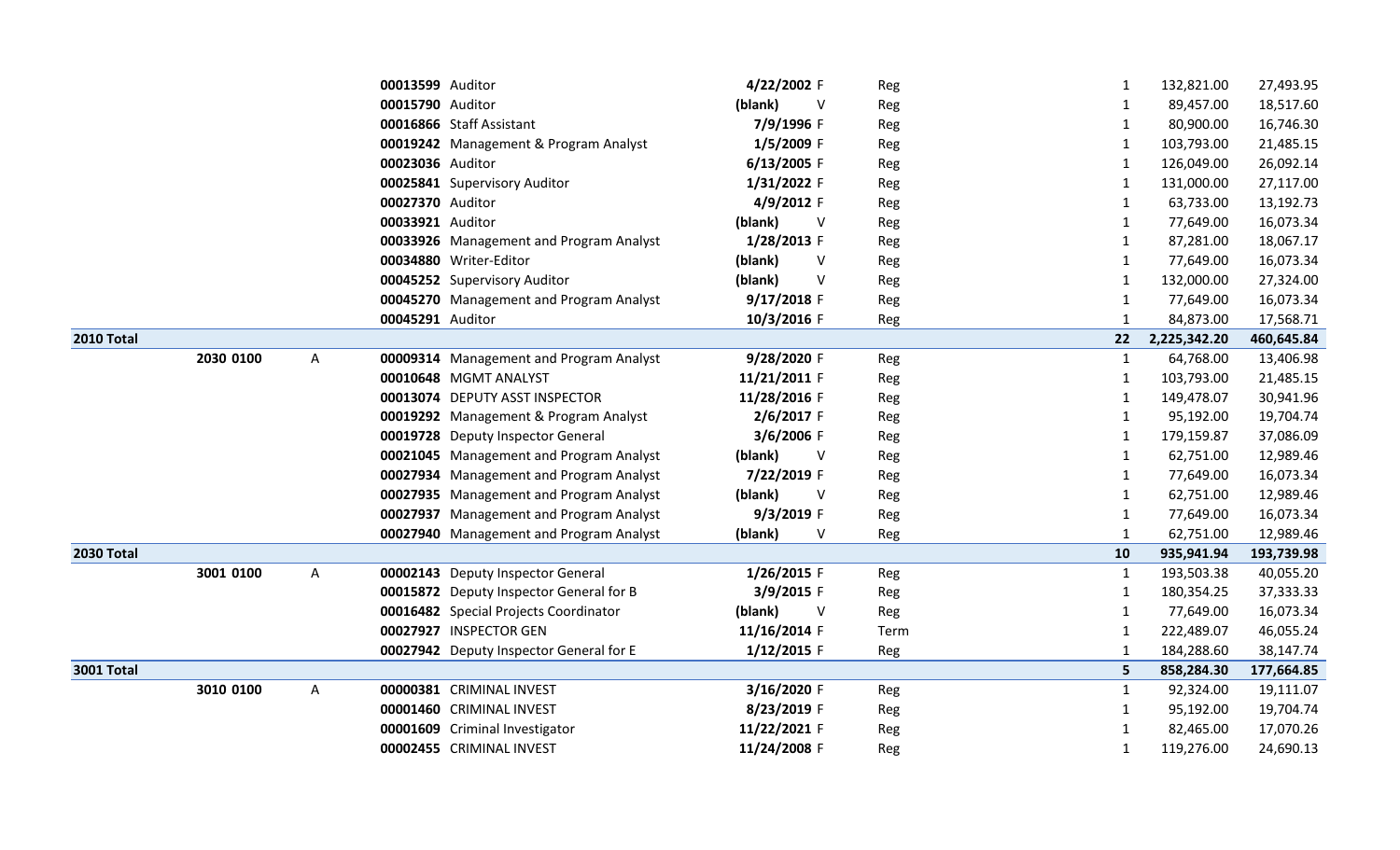|                   |           |   |                  | 00003443 SUPV CRIMINAL INVEST           | 1/20/1998 F  |        | Reg  | 1            | 137,355.88   | 28,432.67  |
|-------------------|-----------|---|------------------|-----------------------------------------|--------------|--------|------|--------------|--------------|------------|
|                   |           |   |                  | 00004302 Financial Analyst              | 4/18/2016 F  |        | Reg  | 1            | 84,873.00    | 17,568.71  |
|                   |           |   |                  | 00004380 CRIMINAL INVEST                | 8/19/2019 F  |        | Reg  | $\mathbf{1}$ | 106,660.00   | 22,078.62  |
|                   |           |   |                  | 00005046 Criminal Investigator          | 11/22/2021 F |        | Reg  | 1            | 92,098.00    | 19,064.29  |
|                   |           |   |                  | 00005077 Financial Analyst              | 5/24/2021 F  |        | Reg  | $\mathbf{1}$ | 82,465.00    | 17,070.26  |
|                   |           |   |                  | 00007827 Assistant Inspector General fo | 8/17/2020 F  |        | Reg  | $\mathbf{1}$ | 159,650.00   | 33,047.55  |
|                   |           |   |                  | 00010422 Deputy Assistant Inspector Gen | (blank)      | V      | Reg  | 1            | 146,519.00   | 30,329.43  |
|                   |           |   |                  | 00010526 Criminal Investigator          | 10/1/2018 F  |        | Reg  | 1            | 119,276.00   | 24,690.13  |
|                   |           |   |                  | 00011814 CRIMINAL INVEST                | 9/8/2014 F   |        | Reg  | 1            | 106,660.00   | 22,078.62  |
|                   |           |   |                  | 00018022 CRIMINAL INVEST                | 11/24/2008 F |        | Reg  | 1            | 109,528.00   | 22,672.30  |
|                   |           |   |                  | 00022025 Criminal Investigator          | 11/22/2021 F |        | Reg  | 1            | 112,503.00   | 23,288.12  |
|                   |           |   |                  | 00023785 CRIMINAL INVEST                | 3/28/1989 F  |        | Reg  | 1            | 106,660.00   | 22,078.62  |
|                   |           |   |                  | 00027928 SUPV CRIMINAL INVEST           | 6/21/1999 F  |        | Reg  | 1            | 134,662.63   | 27,875.16  |
|                   |           |   |                  | 00027941 Staff Assistant                | (blank)      | $\vee$ | Reg  | $\mathbf{1}$ | 62,751.00    | 12,989.46  |
|                   |           |   |                  | 00032366 CRIMINAL INVEST                | (blank)      | $\vee$ | Reg  | 1            | 89,457.00    | 18,517.60  |
|                   |           |   |                  | 00033556 SUPV CRIMINAL INVEST           | (blank)      | $\vee$ | Reg  | $\mathbf{1}$ | 132,000.00   | 27,324.00  |
|                   |           |   |                  | 00045197 CRIMINAL INVEST                | 9/17/2018 F  |        | Reg  | $\mathbf{1}$ | 100,926.00   | 20,891.68  |
| <b>3010 Total</b> |           |   |                  |                                         |              |        |      | 21           | 2,273,301.51 | 470,573.41 |
|                   | 3020 0100 | A |                  | 00001653 Director Medicaid Fraud Contro | 7/24/2017 F  |        | Reg  | 0.25         | 170,902.95   | 35,376.91  |
|                   |           |   |                  | 00002076 Supvy. Criminal Investigator   | $7/1/2013$ F |        | Reg  | 0.25         | 135,000.00   | 27,945.00  |
|                   |           |   |                  | 00002591 CRIMINAL INVEST                | 3/28/2011 F  |        | Reg  | 0.25         | 112,395.00   | 23,265.77  |
|                   |           |   |                  | 00002802 CRIMINAL INVEST                | 11/9/2020 F  |        | Reg  | 0.25         | 98,059.00    | 20,298.21  |
|                   |           |   | 00002952 Auditor |                                         | 9/13/2021 F  |        | Term | 0.25         | 70,818.00    | 14,659.33  |
|                   |           |   | 00004169 Auditor |                                         | (blank)      | V      | Reg  | 0.25         | 77,649.00    | 16,073.34  |
|                   |           |   |                  | 00006606 Program Analyst                | 1/25/1993 F  |        | Reg  | 0.25         | 109,528.00   | 22,672.30  |
|                   |           |   |                  | 00009919 Investigator (Patient Abuse)   | (blank)      | V      | Reg  | 0.25         | 89,457.00    | 18,517.60  |
|                   |           |   |                  | 00013136 CRIMINAL INVEST                | 11/14/2018 F |        | Reg  | 0.25         | 98,059.00    | 20,298.21  |
|                   |           |   |                  | 00015230 Staff Assistant                | 7/24/2017 F  |        | Reg  | 0.25         | 87,281.00    | 18,067.17  |
|                   |           |   |                  | 00016817 Investigator(Health Care)      | 9/15/2008 F  |        | Reg  | 0.25         | 92,098.00    | 19,064.29  |
|                   |           |   |                  | 00024784 ATTORNEY ADVISOR               | 10/28/2019 F |        | Reg  | 0.25         | 113,464.80   | 23,487.21  |
|                   |           |   |                  | 00027284 CRIMINAL INVEST                | (blank)      | V      | Reg  | 0.25         | 89,457.00    | 18,517.60  |
|                   |           |   |                  | 00027688 ATTORNEY ADVISOR               | 2/20/2018 F  |        | Reg  | 0.25         | 119,439.90   | 24,724.06  |
|                   |           |   | 00027926 Auditor |                                         | 2/6/2017 F   |        | Reg  | 0.25         | 95,192.00    | 19,704.74  |
|                   |           |   |                  | 00032314 Supv Attorney Advisor          | 9/20/2004 F  |        | Reg  | 0.25         | 147,084.00   | 30,446.39  |
|                   |           |   |                  | 00032521 CRIMINAL INVEST                | 7/23/2007 F  |        | Reg  | 0.25         | 109,528.00   | 22,672.30  |
|                   |           |   |                  |                                         |              |        |      |              |              |            |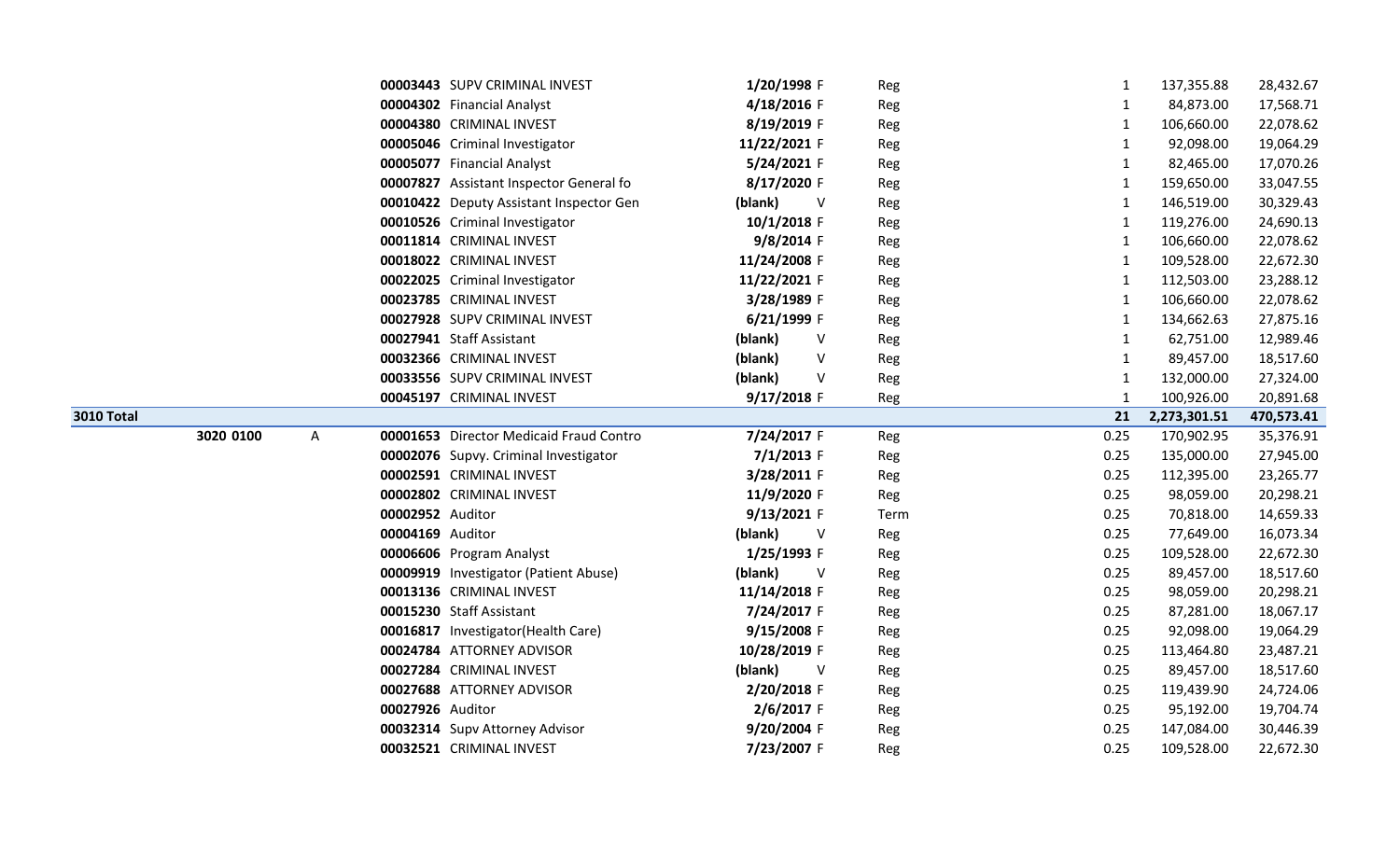|                   |           |   |                  | 00033086 Supvy. Criminal Investigator   | (blank)      | ٧            | Reg  | 0.25         | 132,000.00   | 27,324.00  |
|-------------------|-----------|---|------------------|-----------------------------------------|--------------|--------------|------|--------------|--------------|------------|
|                   |           |   |                  | 00033256 Criminal Investigator          | (blank)      | V            | Reg  | 0.25         | 77,649.00    | 16,073.34  |
|                   |           |   |                  | 00033923 Program Manager                | 9/29/2008 F  |              | Reg  | 0.25         | 137,356.48   | 28,432.79  |
|                   |           |   |                  | 00033925 CRIMINAL INVEST                | 4/29/2019 F  |              | Reg  | 0.25         | 109,528.00   | 22,672.30  |
|                   |           |   |                  | 00073448 Criminal Investigator          | (blank)      | V            | Reg  | 0.25         | 105,730.00   | 21,886.11  |
|                   |           |   |                  | 00073449 CRIMINAL INVEST                | (blank)      | V            | Reg  | 0.25         | 89,457.00    | 18,517.60  |
| <b>3020 Total</b> |           |   |                  |                                         |              |              |      | 5.75         | 2,467,133.13 | 510,696.56 |
|                   | 3030 8200 | A |                  | 00001653 Director Medicaid Fraud Contro | 7/24/2017 F  |              | Reg  | 0.75         | 170,902.95   | 35,376.91  |
|                   |           |   |                  | 00002076 Supvy. Criminal Investigator   | $7/1/2013$ F |              | Reg  | 0.75         | 135,000.00   | 27,945.00  |
|                   |           |   |                  | 00002591 CRIMINAL INVEST                | 3/28/2011 F  |              | Reg  | 0.75         | 112,395.00   | 23,265.77  |
|                   |           |   |                  | 00002802 CRIMINAL INVEST                | 11/9/2020 F  |              | Reg  | 0.75         | 98,059.00    | 20,298.21  |
|                   |           |   | 00002952 Auditor |                                         | 9/13/2021 F  |              | Term | 0.75         | 70,818.00    | 14,659.33  |
|                   |           |   | 00004169 Auditor |                                         | (blank)      | $\vee$       | Reg  | 0.75         | 77,649.00    | 16,073.34  |
|                   |           |   |                  | 00006606 Program Analyst                | 1/25/1993 F  |              | Reg  | 0.75         | 109,528.00   | 22,672.30  |
|                   |           |   |                  | 00009919 Investigator (Patient Abuse)   | (blank)      | $\vee$       | Reg  | 0.75         | 89,457.00    | 18,517.60  |
|                   |           |   |                  | 00013136 CRIMINAL INVEST                | 11/14/2018 F |              | Reg  | 0.75         | 98,059.00    | 20,298.21  |
|                   |           |   |                  | 00015230 Staff Assistant                | 7/24/2017 F  |              | Reg  | 0.75         | 87,281.00    | 18,067.17  |
|                   |           |   |                  | 00016817 Investigator(Health Care)      | 9/15/2008 F  |              | Reg  | 0.75         | 92,098.00    | 19,064.29  |
|                   |           |   |                  | 00024784 ATTORNEY ADVISOR               | 10/28/2019 F |              | Reg  | 0.75         | 113,464.80   | 23,487.21  |
|                   |           |   |                  | 00027284 CRIMINAL INVEST                | (blank)      | <sub>V</sub> | Reg  | 0.75         | 89,457.00    | 18,517.60  |
|                   |           |   |                  | 00027688 ATTORNEY ADVISOR               | 2/20/2018 F  |              | Reg  | 0.75         | 119,439.90   | 24,724.06  |
|                   |           |   | 00027926 Auditor |                                         | 2/6/2017 F   |              | Reg  | 0.75         | 95,192.00    | 19,704.74  |
|                   |           |   |                  | 00032314 Supv Attorney Advisor          | 9/20/2004 F  |              | Reg  | 0.75         | 147,084.00   | 30,446.39  |
|                   |           |   |                  | 00032521 CRIMINAL INVEST                | 7/23/2007 F  |              | Reg  | 0.75         | 109,528.00   | 22,672.30  |
|                   |           |   |                  | 00033086 Supvy. Criminal Investigator   | (blank)      | V            | Reg  | 0.75         | 132,000.00   | 27,324.00  |
|                   |           |   |                  | 00033256 Criminal Investigator          | (blank)      | V            | Reg  | 0.75         | 77,649.00    | 16,073.34  |
|                   |           |   |                  | 00033923 Program Manager                | 9/29/2008 F  |              | Reg  | 0.75         | 137,356.48   | 28,432.79  |
|                   |           |   |                  | 00033925 CRIMINAL INVEST                | 4/29/2019 F  |              | Reg  | 0.75         | 109,528.00   | 22,672.30  |
|                   |           |   |                  | 00073448 Criminal Investigator          | (blank)      | V            | Reg  | 0.75         | 105,730.00   | 21,886.11  |
|                   |           |   |                  | 00073449 CRIMINAL INVEST                | (blank)      | V            | Reg  | 0.75         | 89,457.00    | 18,517.60  |
| <b>3030 Total</b> |           |   |                  |                                         |              |              |      | 17.25        | 2,467,133.13 | 510,696.56 |
|                   | 4011 0100 | A |                  | 00000253 MANAGEMENT ANALYST             | 4/8/2013 F   |              | Reg  | 1            | 72,834.00    | 15,076.64  |
|                   |           |   |                  | 00001169 Investigator                   | (blank)      | V            | Reg  | 1            | 77,649.00    | 16,073.34  |
|                   |           |   |                  | 00001379 Investigative Analyst          | 12/12/2016 F |              | Reg  | 1            | 98,059.00    | 20,298.21  |
|                   |           |   |                  | 00003321 RAFP Program Manager           | (blank)      | V            | Reg  | $\mathbf{1}$ | 132,000.00   | 27,324.00  |